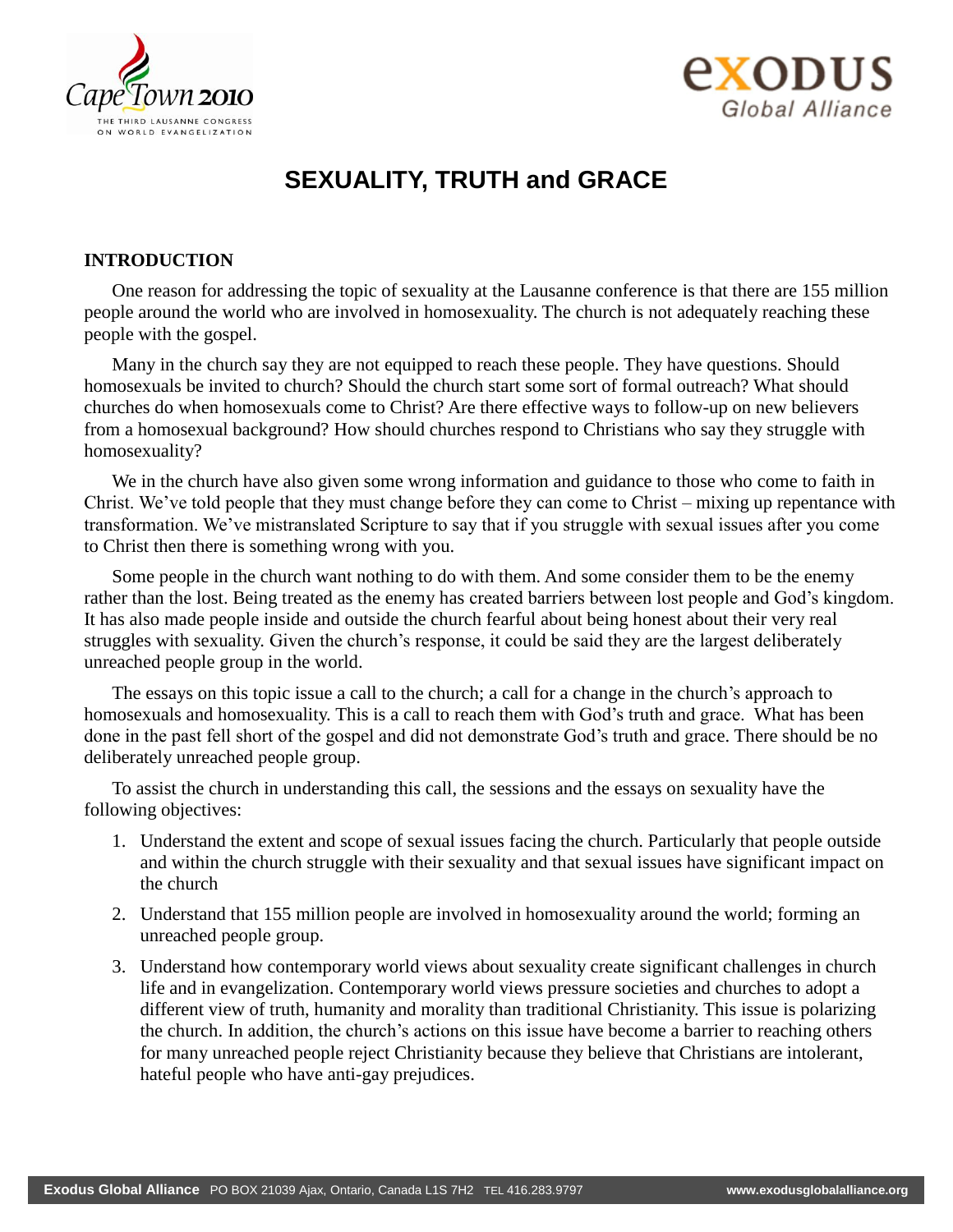



- 4. Equip Christians and churches to uphold the Biblical view of sexuality but respond with compassion and grace to those affected by homosexuality by demystifying homosexuality. To do this, the sessions will provide a better understanding about roots of same-sex attractions, God's plan for change and transformation, and God's plan for living with sexual integrity. And the sessions will encourage churches to affirm that men & women involved in homosexuality are not the enemy of the church but they are the lost who need to be reached with the gospel. Many are strugglers seeking acceptance, help, healing and reconciliation with God. The sessions will also consider how Christians and churches can reach people involved in homosexuality.
- 5. Understand God's plan for healing and change, and how it occurs.

# **ESSAY INTRODUCTION**

With these objectives in mind, four essays have been written that addresses sexuality, truth and grace. The essays cover the following topics:

- 1. What is homosexuality
- 2. The extent of sexual issues facing the church
- 3. God's work to redeem and transform people involved in homosexuality
- 4. Equipping the church to respond with God's truth and grace

# **WHAT IS HOMOSEXUALITY?**

This question is a good place to start because there is contradictory information from different sources, there is confusion across the church, and the church is responding in many different ways. Answering what appears to be a simple question is not easy. There is no precise, all-inclusive definition of homosexuality. It is probably much easier to say what homosexuality is not. It is not a genetic defect, a hormonal imbalance, a mental illness, or a result of demonic possession.

To answer the question, let us consider four areas; attractions, behaviour, identity and lifestyle.

# *Attractions*

Sometimes the term homosexuality is used to refer to same-sex attractions. Sometimes same-sex attractions are called a homosexual orientation.

Why do people experience same-sex attraction? This is an area where there is much confusion.

Sometimes same-sex attractions are temporary, occurring only for a short while. Other times they may be on going. It is important to understand that some people who experience same-sex attractions do not want them. And there are many people who have same-sex attractions but do not describe themselves as homosexual.

Some claim that homosexual orientation is biologically determined through genetics or hormones in the same way that race or eye color is fixed. Often this claim is used to advance the argument that because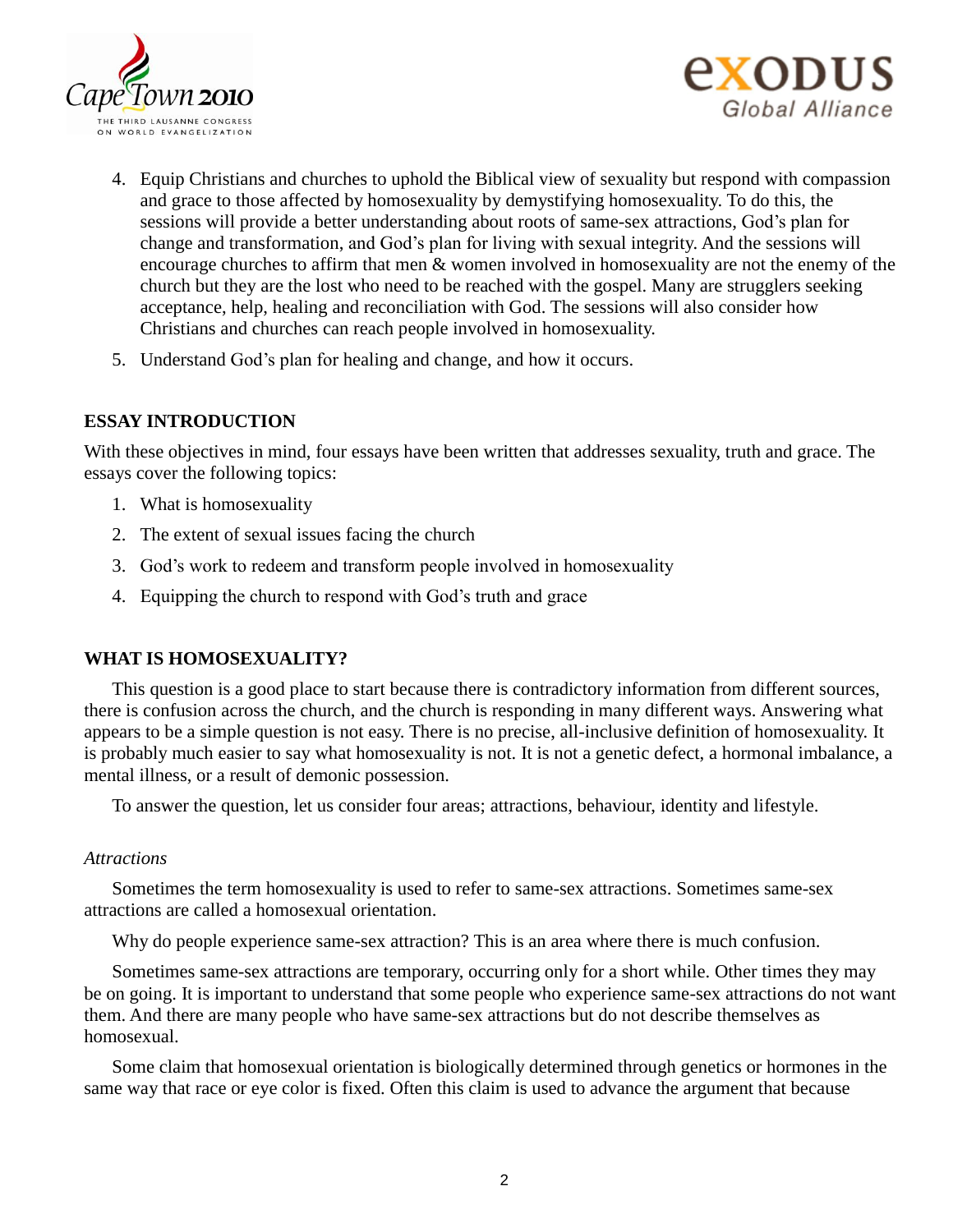



homosexuality is caused rather than chosen then it cannot be immoral; instead it is normal and good. It is also used to advance the argument that children & teenagers who are experiencing confusion or trouble in their sexual development should be told that their troubles mean they are homosexuals and that they should embrace homosexuality as they mature.

While genetic influences and predispositions may contribute to any unwanted behaviour, it is important that we aren't misled. The origins of homosexuality are still not clearly understood by scientists and the topic is the subject of debate. Media reports have claimed much more than the scientific community has accepted. Actually science has begun to show that comparing same-sex attraction to race or eye colour, both of which are completely determined by our genes, is a bad comparison. Sexuality is a complicated aspect of our nature. Science is also starting to study the variability of sexual attractions and that change in sexual attractions actually occurs frequently in many people.

We can also say that people do not choose to experience same-sex attractions. No one wakes up one day when they are 15 or 20 or 50 years old and says, "I have been heterosexual all my life. Today I choose to be homosexual." In fact, the experience of most people is that they felt different from their earliest memories. Further they did not want these feelings and they resisted them for years.

Are people born gay? Do people choose to be gay? Neither of these two simplistic statements are true. They are not the only options we must choose between. The causes of same-sex attractions are more complex than these two simplistic options. More than one hundred years of research and science generally support a developmental theory; that is homosexual orientation is developed as a response to a complex combination of psychological (such as early childhood influences such as parent-child relationships and childhood sexual abuse), environmental (such as peer group influences, same-sex experimentation and early sexual debut) and biological factors, together with human choice (adult experiences such as wilful or purposeful experimentation and subculture dis-inhibition). The seemingly automatic process by which the nonsexual attraction to the same gender during childhood transforms into a sexual desire for the opposite gender during puberty is not automatic at all. It is the culmination of an entire childhood of experience and development.

Some psychologists have expressed the link between childhood experiences and same-sex attractions in the following way.

*Homosexuality is a deficit in the child's ability to relate to parents of the same sex that is carried over to adult members of the same sex in general. Put another way, the problem with an adult homosexual is not that they want same-sex love. It is that their childhood needs for same-sex love from their same-sex parent have never been met and they are trying to meet them now with relationships to other adults of the same-sex that includes sexual activity as a mistaken method to receive love.*

What does Scripture say about our sexual attractions? It says that our sexuality, including our attractions, was created by God as part of His image in us. And God pronounced them good. God's plan for our attractions was that they would help us understand that it is not good for us to be alone. Our attraction to one person of the opposite sex would help draw us into marriage where we will become one flesh with our spouse. God created the attraction, love and sexual intimacy between a husband and wife to be a good thing that serves several purposes.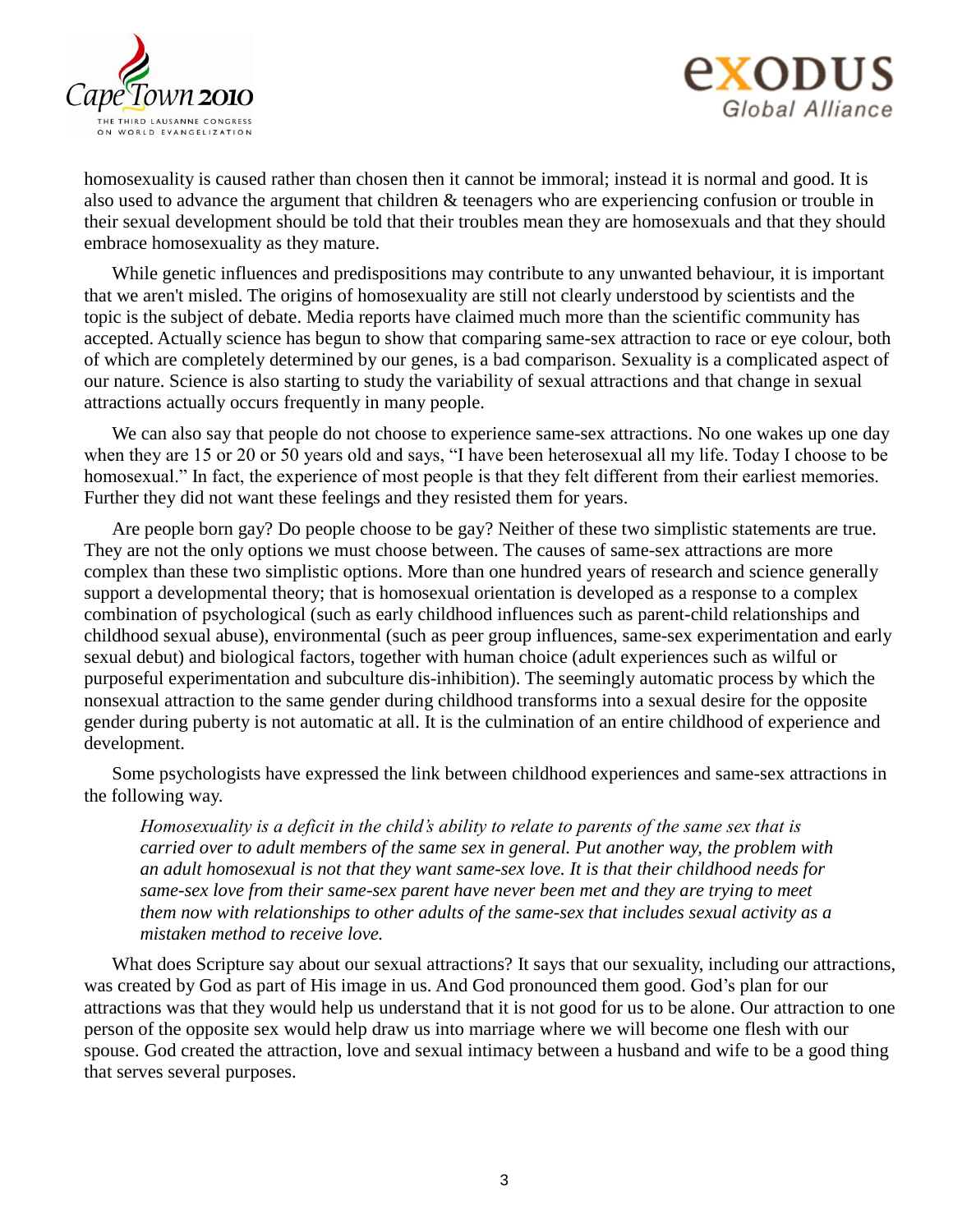



However, sin has damaged our attractions just as it has damaged every other aspect of God's creation. The result is that every person will experience damaged attractions that tempt us to use our sexuality in ways that God did not intend. Some attractions will lead to the temptation for sex before marriage. Some attractions will lead to temptations for sex outside of marriage. Some will experience attractions to people of the same gender. And some will experience attractions to children or other things. God does not condemn us for experiencing a specific attraction or temptation. God says we are condemned because of our sin nature. God does not say that experiencing same-sex attractions is a sin. Nor does God say that we can choose our temptations. He does say that following temptations into actions (whether actions in our imagination or actions in physical reality) are sinful actions.

Developing a better understanding about same-sex attractions is helpful to the church. It helps the church understand that Christians and non-Christians can experience same-sex attractions. It helps the church understand and respond to people who experience unwanted same-sex attractions; people who do not want to engage in sinful behaviour or adopt a homosexual identity.

It helps the church and individual Christians address the distinction between temptation and sin. Samesex attractions may pose temptations to lustful thinking and behaviour just like opposite-sex attractions. The experience of same-sex or opposite-sex temptations is not sinful. Rather they are evidence that sin has damaged each person's sexuality, causing them to be tempted to engage their sexuality in ways that God did not intend. In both cases, people are not forced to follow temptation; temptations may be resisted and overcome in the power of the Holy Spirit.

It provides guidance to church regarding what kinds of ministry can be helpful to people who experience same-sex attractions.

The resource material on "The Roots of Homosexuality" provides a fuller discussion about this.

#### *Behaviour*

Sometimes the term homosexuality is used to refer to sexual activity; men having sex with other men or women having sex with other women.

But even this definition of homosexual behaviour is not precise. There are people who have brief, experimental homosexual involvements, but do not describe themselves as homosexuals. And there are people who engage in same-sex sexual activities who do not describe themselves as homosexuals.

When considering homosexual behaviour, it should be noted that there is absolutely no affirmation of homosexual behaviour found anywhere in Scripture. Rather, the consistent instruction in the Bible is chastity for those outside a monogamous heterosexual marriage and fidelity for those inside such a marriage. There is also abundant evidence that homosexual behaviour, along with illicit heterosexual behaviour, is immoral and comes under the judgment of God.

The church needs to confidently affirm the truth from Scripture. But if the church declares that homosexuality is a sin and says no more, then the church has not affirmed the truth from Scripture. It has left out important truths from Scripture, creating barriers that prevent people from hearing the gospel and being reclaimed for God's kingdom. Jesus clearly said that God is not happy when people, especially religious leaders create barriers that prevent people from entering God's kingdom.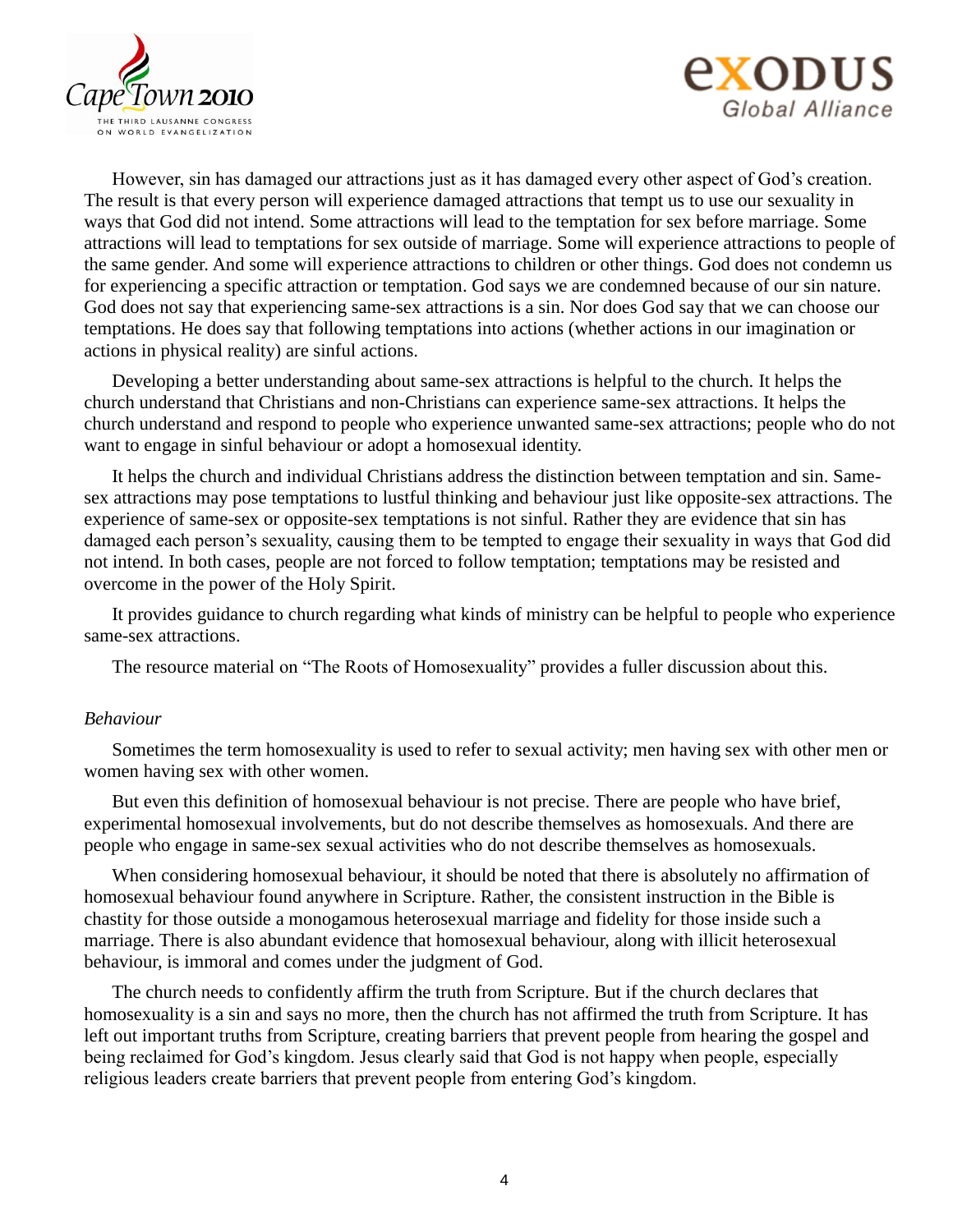



The important truths from Scripture about homosexuality include that we all have sexuality that is broken and damaged by sin. And we all will experience temptations to use sexuality in ways that God did not intend. Another truth is that God's response to people who face these struggles is a response of mercy, forgiveness and true grace that leads to redemption and new life in Christ. The result of which is that the church is to be a place that includes people who once were involved in homosexuality but are no longer. Instead, they are people who have been justified. 1 Corinthians 6:9-11 clearly acknowledges the presence of former homosexuals in the church. It includes them with other ex-sinners who have been forgiven, justified because of Christ and given a new identity in Christ. It is certain that the Apostle Paul knew there were former homosexuals in his local church and he celebrated their freedom in Christ Jesus. This Scripture communicates the tremendous hope and goodness of God.

The resource material on "What the Bible Says About Homosexuality" provides a fuller discussion of this.

#### *Identity*

With some people, homosexual attractions or behaviour can lead to adoption of a homosexual identity. When the term homosexuality is used in this sense, it means that a person defines themselves as a homosexual. They base their identity or sense of self upon homosexuality. This can occur even if they perhaps have never engaged in homosexual behaviour.

Adopting an identity based on homosexuality is a destructive thing to do for it is a false identity. Everyone is tempted to develop a false identity that is separate from God. All false identities lead to destruction. God plan of redemption includes giving us a new and true identity in Christ. We are exhorted in Scripture to put on our new identity (1 Cor 5:17).

For many homosexuals who accept Jesus and the new life that He offers, their true change isn't so much behaviour focused, attractions focused or demon focused. Instead their true change is heart focused. It is a change of identity from the inside out. And that identity change will result in behaviour change.

Often well-meaning Christians want to focus on behaviour and assume that once a person stops homosexual behaviour, that everything is OK. This is a large mistake. The journey out of homosexuality ends, not starts, with behaviour. And even after homosexual behaviour has ceased, there is much work to do in the process of assuming a new identity in Christ.

Walking away from an ingrained, long-held old identity and into a new and sometimes hard-tounderstand identity can be much more challenging than simply stopping unwanted behaviour.

This search for identity in Christ alone is not unique to people leaving homosexuality. All people are on a quest for true identity. However, for many people, the source of their false identity is not clearly evident. With homosexuality, the false identity is clear.

The false identity of a homosexual often becomes integral to who they think they are. This may be the result of the strength of their struggle. People often start with a strong internal battle against the same-sex attractions that they experience. But the world bombards them with the lie that these attractions mean they are homosexual and their homosexuality is unchangeable. This creates great stress in their lives. When their internal resistance fails and they finally decide to embrace the identity the world encourages them to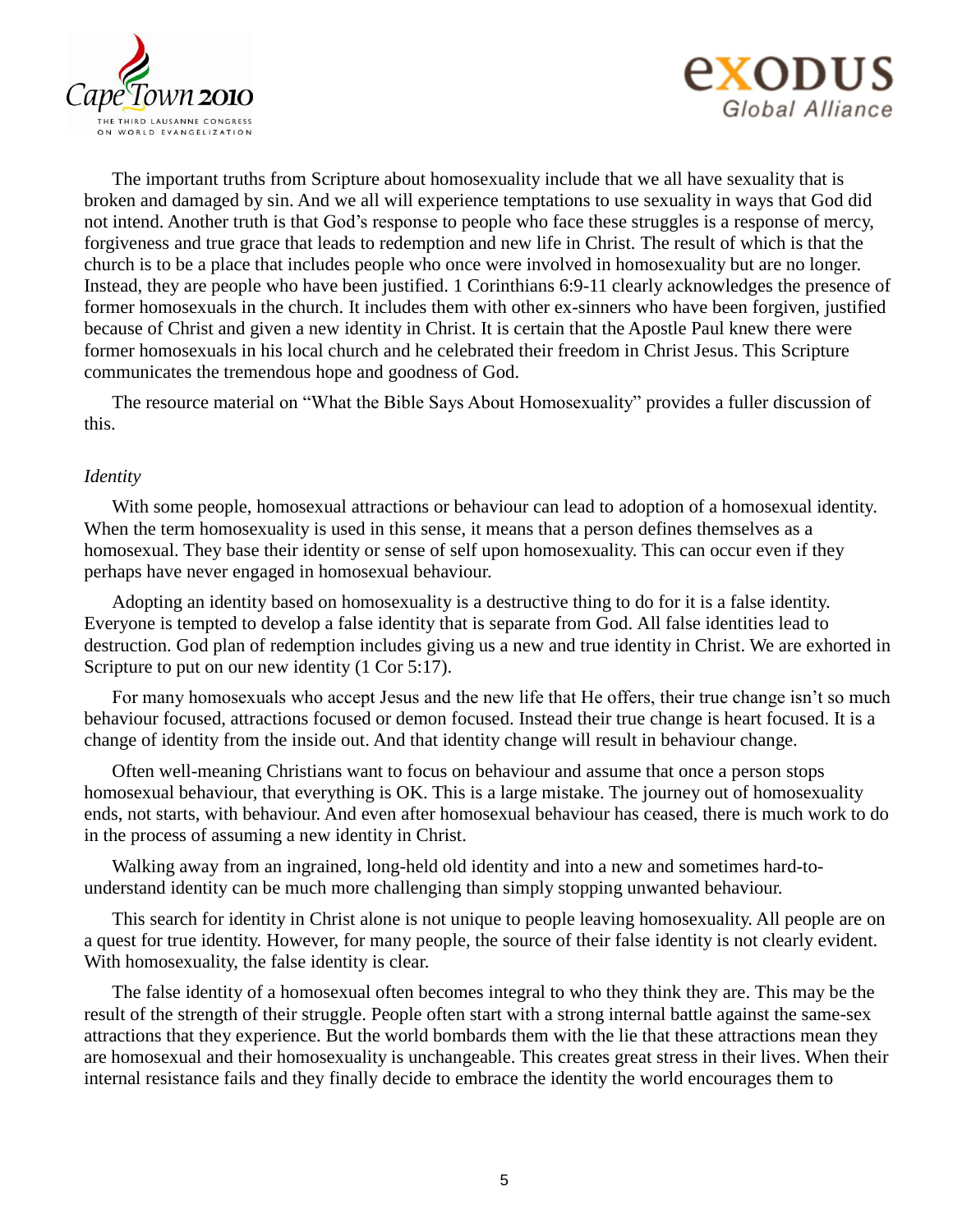



embrace, there is a great sense of relief. For the first time in their life, they may feel comfortable with who they are. And from this comes the unfortunate decision to reinforce this new sense of identity.

Because of the connection between their feelings and their identity, gay-identified people do not distinguish between who they are and what they do. Thus, the much overused Christian phrase "love the sinner, hate the sin" does not make sense to homosexuals. All they hear is the word "hate," because they do not distinguish between who they are and what they do.

Leaving homosexuality means laying a gay identity at the altar of Christ and accepting the new identity He has for them. For many, this is an incredibly difficult struggle for it seems to mean abandoning the one thing that finally gave them a sense of who they are.

# *Lifestyle*

Other times homosexuality is more of a social and political statement, in which a homosexual person embraces a lifestyle that is supportive of homosexuality.

Embracing a lifestyle involves surrounding themselves with a supportive gay subculture. They may surround themselves with gay friends; work at a gay establishment, frequent gay bars or nightclubs, etc. With this gay lifestyle intact, the person feels less alone. They have a sense of belonging.

When asking a homosexual to come to Christ, in most cases you are asking them to give up their sense of identity and leave a vast support system behind. They face being treated as traitors to the very people who loved and accepted and embraced them. And they are trading that for a completely foreign and unknown support system that they may or may not find in the Christian community.

Understanding the challenge of giving up a hard-fought identity and vast support system should help the church to know that much encouragement, fellowship and support needs to be provided by the church. Will the person's new identity take root and flourish in the community of believers or will they feel abandoned by their old friends in the gay community and rejected and misunderstood by the new brothers and sisters in Christ?

# **ADDITIONAL ESSAYS**

There are three more essays that follow this one. They are provided as separate documents.

- Essay #2 Homosexuality and the Church. This essay discusses why the church must speak and minister into the lives of people affected by homosexuality.
- Essay #3 God's Work To Redeem And Transform People Involved In Homosexuality. This essay discusses how God redeems and transforms people involved in homosexuality.
- Essay #4 Equipping The Church To Respond With Truth And Grace. This essay discusses how the church can respond with God's truth and grace.

# **CONCLUSION**

God is calling the church to respond with His truth and grace to the men and women affected by homosexuality. Too many of us in the church reduce them to activists fighting against tradition and Biblical morality. Too many of us have hardened our hearts towards them to the point where we fail to see them as